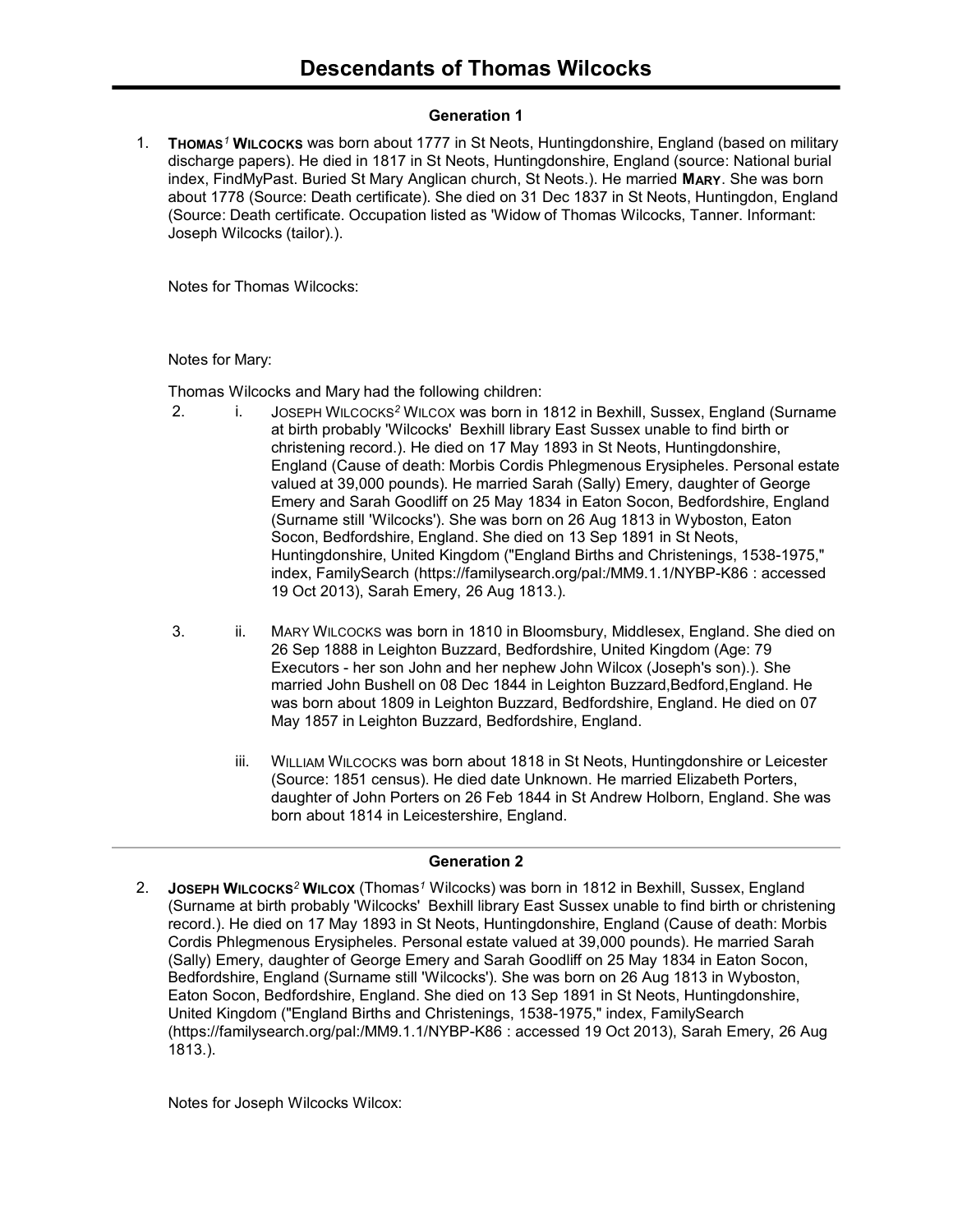Joseph Wilcocks Wilcox and Sarah (Sally) Emery had the following children:

- 4. i. THOMAS<sup>3</sup> WILCOX was born on 23 Sep 1834 in St Neots, Huntingdon, England. He died on 12 Nov 1910 in Melbourne, Victoria, Australia (Age: 76). He married (1) MARIE QUEREE on 03 Jun 1907 in All Saints Church, Ballarat (Age - 73 ?). He married (2) LOUISA PRISCILLA HAYDEN on 08 Jan 1857 in Union Chapel Lyncoch Valley, South Australia. She was born about 1828. She died on 06 Feb 1906 in Milleewah, Auburn rd, Melbourne, Victoria (Age: 78).
	- ii. MARY WILCOX was born on 22 Aug 1836 in St Neots, Huntingdonshire, England (Born or baptised at OLD MEETING HOUSE HIGH STREET-BAPTIST AND INDEPENDSAI. Source: http://dustydocs.com.au/link/17/28842/91886/baptisms-1797-1837.html). She died on 13 Aug 1857 in St Neots, Huntingdonshire, United Kingdom.
- 5. iii. GEORGE WILCOX was born about 1839 in St Neots, Huntingdonshire, England. He died on 05 Sep 1917 in Adelaide, South Australia (Source: Sydney Morning Herald 8 Sep 1917). He married Annie Fuller Caldecot on 29 Jul 1864 in St. Neots, Huntingdonshire, England. She was born about 1840 in Eynesbury, bedfordshire, england. She died in Apr 1897 in Eynesbury, Lower Mitcham, Adelaide, South Australis (died at home).
- 6. iv. EMERY WILCOCKS was born about 1840 in St Neots, Huntingdonshire, England. He died before 1897. He married (1) CAROLINE ELIZABETH FAIREY in Jul 1863 in Huntingdonshire. She was born in Jul 1840 in St Neots, Huntingdonshire. She died in 1905 in Woollahara Sydney NSW Australia.
	- v. SUSANNAH WILCOX was born about 1842 in St Neots, Huntingdonshire, England (No children). She died on 4th sept 1925 in Torquay, Devon, England. She married (1) BENJAMIN PEPPERCORN on 30 Jun 1869 in Old Meeting House, St Neots, Huntingdonshire (Married Benjamin Peppercorn, Master chemist. Source: Cambridge Independent Press - marriage notices - 3 July 1869 (British Newspaper archive)). He was born on 6th sept 1824 in St Albans, Hertfordshire, England. He died on 21st march 1872 in Lincoln, Lincolnshire, England. She married (2) PETER HAMMOND GUTHERIDGE in Apr 1879 in St Neots, Huntingdonshire. He was born about 1830 in Falmouth, Cornwall. He died in 1914 in Torquay, Devon, England.
- 7. vi. JOSEPH WILCOX was born on 12 May 1844 in St. Neots, Huntingdonshire, England (not confirmed General Registry Office unable to find record). He died on 19 Jul 1918 in Park View, Hackney Rd, Hackney, Adelaide, South Australia (died at home). He married (1) ELIZA JANE MAYFIELD, daughter of Shepherd Mayfield and Anna Buddle on 18 Sep 1878 in Stow Memorial Church, Adelaide, South Australia (Source: Family notices, South Australian Register,Friday 4 Oct 1878). She was born in Jul 1849 in Leamington, Warwick, Warwickshire, United Kingdom. She died on 24 Jun 1937 in Thorngate, Adelaide, South Australia.
- 8. vii. JOHN WILCOX was born about 1846 in St Neots, Huntingdonshire, England. He died in Mar 1928 in Islington, Greater London, England. He married Mary Anne Readman on 22 Jan 1878 in Marston Moretaine,Bedford,England. She was born about 1850 in Marston, Bedfordshire, England. She died between 1901-Apr 1911 in Islington, Greater London, England.
	- viii. WILLIAM WILCOX was born about Oct 1847 in St Neots, Huntingdonshire, England.
	- ix. SARAH ANN WILCOX was born in Oct 1849 in Huntingdonshire, England. She died in Apr 1863 in Huntingdonshire, United Kingdom.
- 9. x. HENRY WILCOX was born about 1852 in St Neots, Huntingdonshire, England. He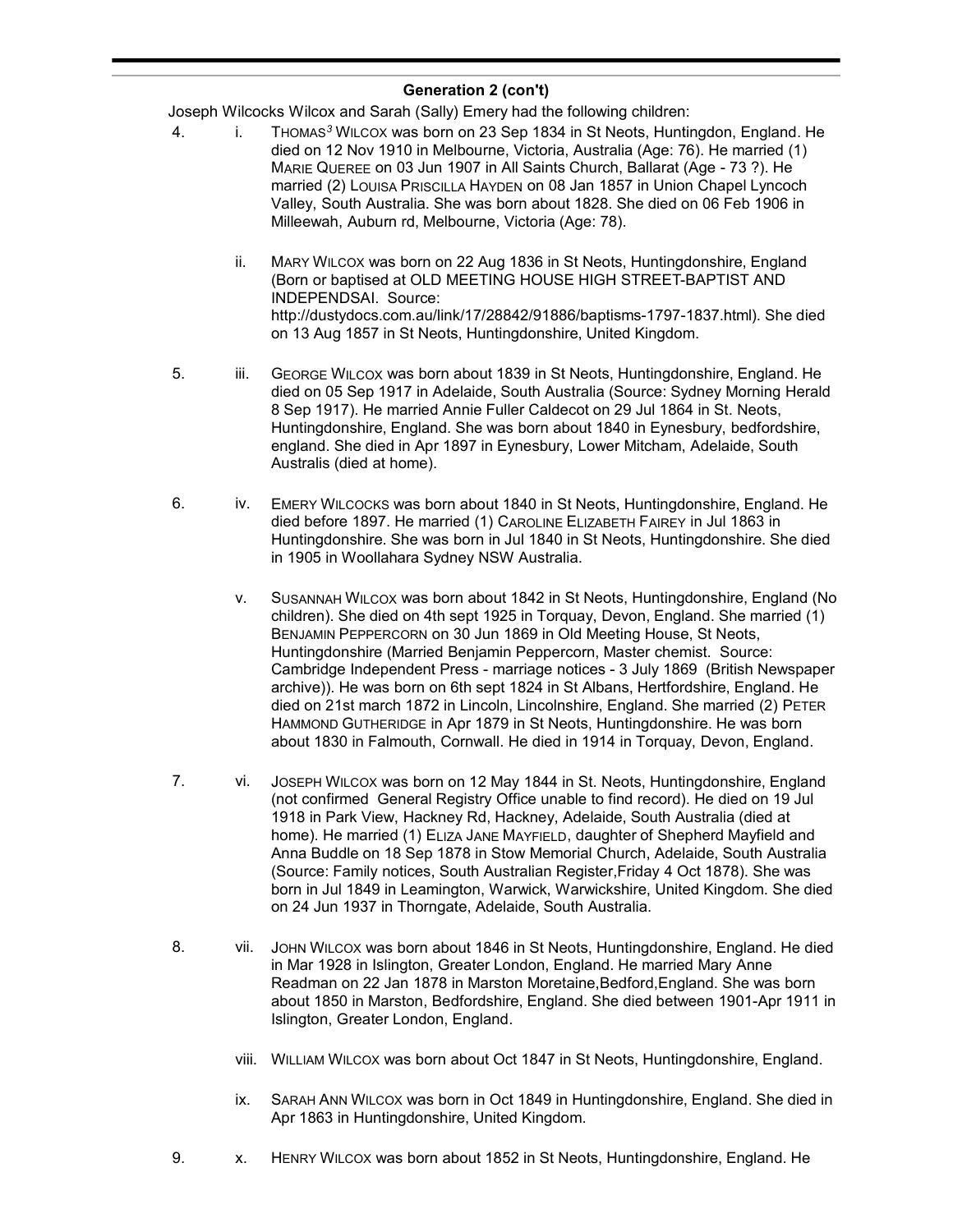died on 07 Oct 1923 in Devon, England (Died at The Manor, Southmilton near Kingsbridge. Previously of East Portlemouth, Salcombe). He married Edith M Crowley in 1882. She was born about 1857 in Holloway, London, England.

- 10. xi. FANNY WILCOX was born in Apr 1853 in St Neots, Huntingdonshire, England. She died in Jun 1935 in Bedford, Bedfordshire, England. She married (1) SAMUEL GIBSON SHILSON on 01 Sep 1888 in St. Neots, Huntingdonshire, England. He was born in 1861 in Banbury, Oxfordshire, England. He died on 07 May 1934 in Oxfordshire, England (Age: 72).
	- xii. MURRAY WILCOX was born in Apr 1855 in Bedfordshire, Cambridgeshire, Huntingdonshire, United Kingdom. He died in 1857.
- 11. xiii. ERNEST WILCOX was born in Apr 1857 in St Neots, Huntingdonshire, England. He died on 14 Aug 1922 in Bristol, Gloucestershire, England (Age at Death: 65). He married Elizabeth Mary Annie (Minnie) Hustler on 08 Dec 1885 in St Michael's Square, Pembroke. She was born about 1859 in Norton, Bury St. Edmunds, Suffolk, England. She died on 19 Mar 1929 in Bournemouth, Dorset, England (Age: 70).
- 3. MARY<sup>2</sup> WILCOCKS (Thomas<sup>1</sup>) was born in 1810 in Bloomsbury, Middlesex, England. She died on 26 Sep 1888 in Leighton Buzzard, Bedfordshire, United Kingdom (Age: 79 Executors - her son John and her nephew John Wilcox (Joseph's son).). She married John Bushell on 08 Dec 1844 in Leighton Buzzard,Bedford,England. He was born about 1809 in Leighton Buzzard, Bedfordshire, England. He died on 07 May 1857 in Leighton Buzzard, Bedfordshire, England.

John Bushell and Mary Wilcocks had the following children:

- 12. i. JOHN LOUGH<sup>3</sup> BUSHELL was born on 1841 or 1846 in Leighton Buzzd, Bedfordshire, England. He died on 18 May 1911 in Heath and Reach, Bedfordshire, England (Age: 65). He married Harriette Claridge Eden on 26 Sep 1877 in St John's Wood St Mark, England. She was born in Oct 1850 in Great Missenden, Buckinghamshire, England. She died on 15 Aug 1921 in Leighton Buzzard, Bedfordshire, England (Age: 71).
	- ii. SARAH ANN BUSHELL was born in Jan 1847 in Leighton Buzzard, Bedfordshire, United Kingdom. She died in Jan 1863 in Leighton Buzzard, Bedfordshire, United Kingdom.
	- iii. MARGRETT LOUGH BUSHELL was born in 1837. She died in Nov 1905 (Age: 69). She married GEORGE TAYLOR. She married an unknown spouse in Jan 1860 in Leighton Buzzard, Bedfordshire.
	- iv. HARRIETT MARY BUSHELL was born in Jul 1839 in Leighton Buzzard, Bedfordshire, United Kingdom. She married George Claridge on 13 Jan 1876 in All Saints,Leighton Buzzard,Bedford,England. He was born in 1834.
	- v. MARIA LOUISA BUSHELL was born about 1838 in Leighton Buzzd, Bedfordshire, England. She died on 07 Nov 1901 in Richmond, Surrey.
	- vi. FANNY BUSHELL was born about Jul 1848 in Leighton Buzzard, Bedfordshire, England.

#### Generation 3

4. THOMAS<sup>3</sup> WILCOX (Joseph Wilcocks<sup>2</sup>, Thomas<sup>1</sup> Wilcocks) was born on 23 Sep 1834 in St Neots, Huntingdon, England. He died on 12 Nov 1910 in Melbourne, Victoria, Australia (Age: 76). He married (1) MARIE QUEREE on 03 Jun 1907 in All Saints Church, Ballarat (Age - 73 ?). He married (2) LOUISA PRISCILLA HAYDEN on 08 Jan 1857 in Union Chapel Lyncoch Valley, South Australia.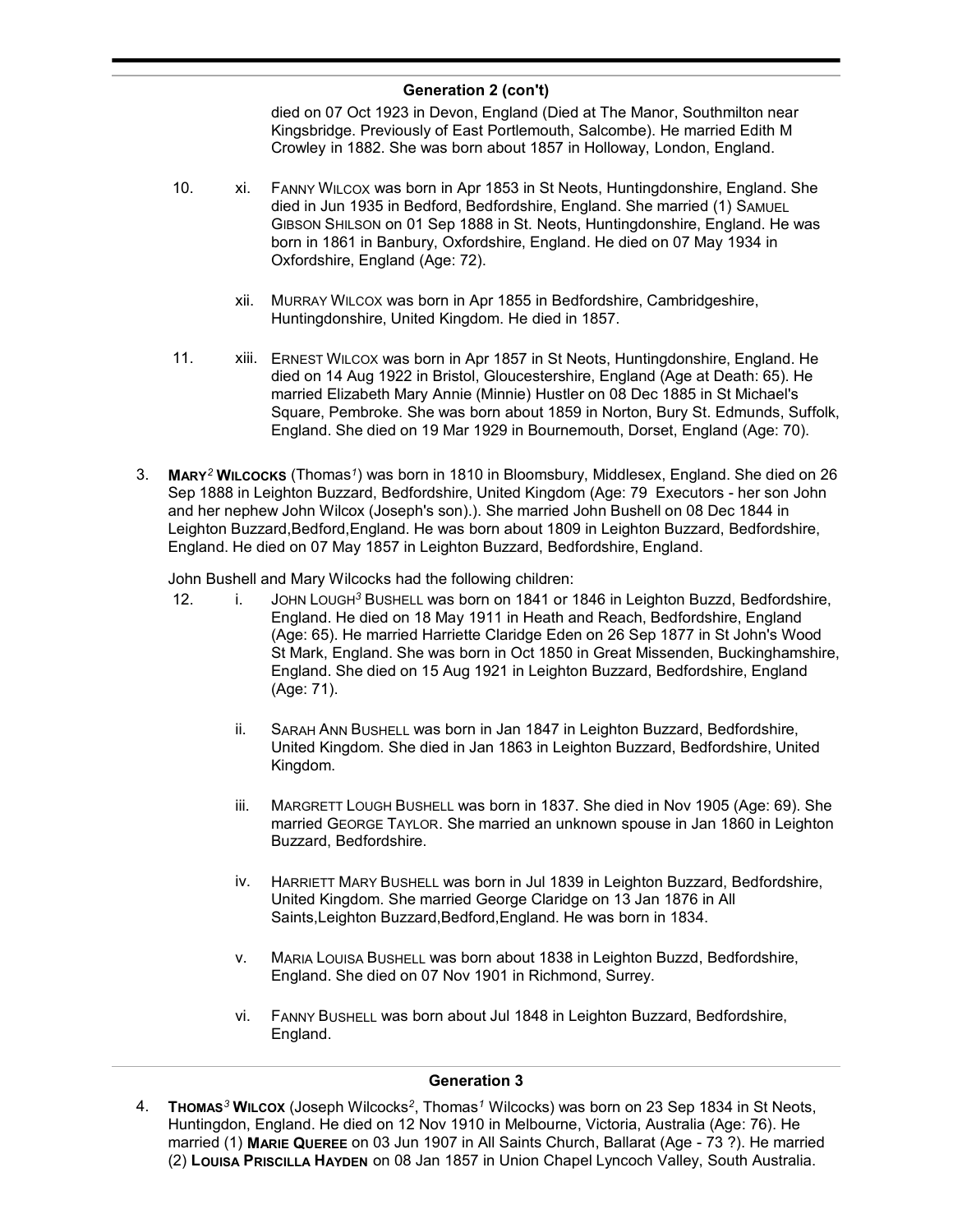She was born about 1828. She died on 06 Feb 1906 in Milleewah, Auburn rd, Melbourne, Victoria (Age: 78).

Thomas Wilcox and Louisa Priscilla Hayden had the following children:

- i. MARY LOUISA<sup>4</sup> WILCOX was born in 1858 in Barossa, South Australia, Australia. She married (1) GEORGE WHITE in 1885 in Adelaide, South Australia.
- 13. ii. EDGAR HAYDEN WILCOX was born on 04 Jun 1859 in Gawler, Adelaide, South Australia. He died on 01 Nov 1931 in East Coolgardie, Western Australia, Australia (died unmarried ?).
	- iii. EDWIN STUART WILCOX was born on 29 Apr 1861 in Gawler, Adelaide, South Australia. He died on 22 Feb 1938 in Surrey Hills, (no children mentioned in obit). He married CHARLOTTE.
- 14. iv. ANNA ROSINA WILCOX was born in 1864 in Barossa, South Australia, Australia. She died in 1949 in Adelaide, South Australia. She married GEORGE ARTHUR BRINSLEY. He died in 1937 in Adelaide, South Australia.
- 15. v. BERTHA FLORENCE WILCOX was born on 27 Jun 1865 in Bertha Cottage, near Barossa, South Australia, Australia. She died on 28 Oct 1928 in Victoria, Australia. She married David Sloane Martin on 30 Mar 1892 in Prahran, Victoria, Australia (Malvern Road Congregational Church). He was born about 1859. He died on 24 Jul 1902 in Heidelberg, Victoria, Australia.
	- vi. ADA MAUDE HAYDEN WILCOX was born on 14 Sep 1869 in Carrington Street, Adelaide. She died in Victoria, Australia. She married (1) EDWARD DEANE in 1891 in Victoria.
- 5. GEORGE<sup>3</sup> WILCOX (Joseph Wilcocks<sup>2</sup>, Thomas<sup>1</sup> Wilcocks) was born about 1839 in St Neots, Huntingdonshire, England. He died on 05 Sep 1917 in Adelaide, South Australia (Source: Sydney Morning Herald 8 Sep 1917). He married Annie Fuller Caldecot on 29 Jul 1864 in St. Neots, Huntingdonshire, England. She was born about 1840 in Eynesbury, bedfordshire, england. She died in Apr 1897 in Eynesbury, Lower Mitcham, Adelaide, South Australis (died at home).

George Wilcox and Annie Fuller Caldecot had the following children:

- 16. i. GEORGE SEABORN<sup>4</sup> WILCOX was born on 28 Jan 1873 in Aboard City of Adelaide, South Australia. He died on 15 Jul 1915 in Woollahra, New South Wales. He married Constance Navena Welman on 22 Aug 1899 in Woollahra, New South Wales. She was born on 20 Oct 1878 in Wagga Wagga NSW. She died on 19 Jul 1932 in Croydon, Surrey, England.
- 17. ii. MURRAY WILCOX was born on 10 Nov 1874 in Adelaide, South Australia. He died on 29 Aug 1947 in Sydney, New South Wales, Australia. He married Eva Marie Wilcox, daughter of Joseph Wilcox and Eliza Jane Mayfield in 1899 in Congregtional Church North Adelaide, South Australia. She was born on 08 Jul 1879 in Church Hill, Gawler, South Australia. She died in 1960 in Adelaide.
	- iii. SIDNEY GEORGE WILCOX was born in 1869. He died on 31 Jan 1942 in Adelaide, South Australia. He married an unknown spouse (family story - he might have married his housekeeper).
	- iv. NELLIE WILCOX was born in 1870.
- 18. v. EDITH WILCOX was born on 12 May 1865 in Gawler, South Australia. She died on 05 Oct 1933 in South Australia, Australia. She married Henry Edward McRostie on 19 Feb 1890 in Res of Rev. W. Julius Kuhn, Maitland, South Australia, Australia. He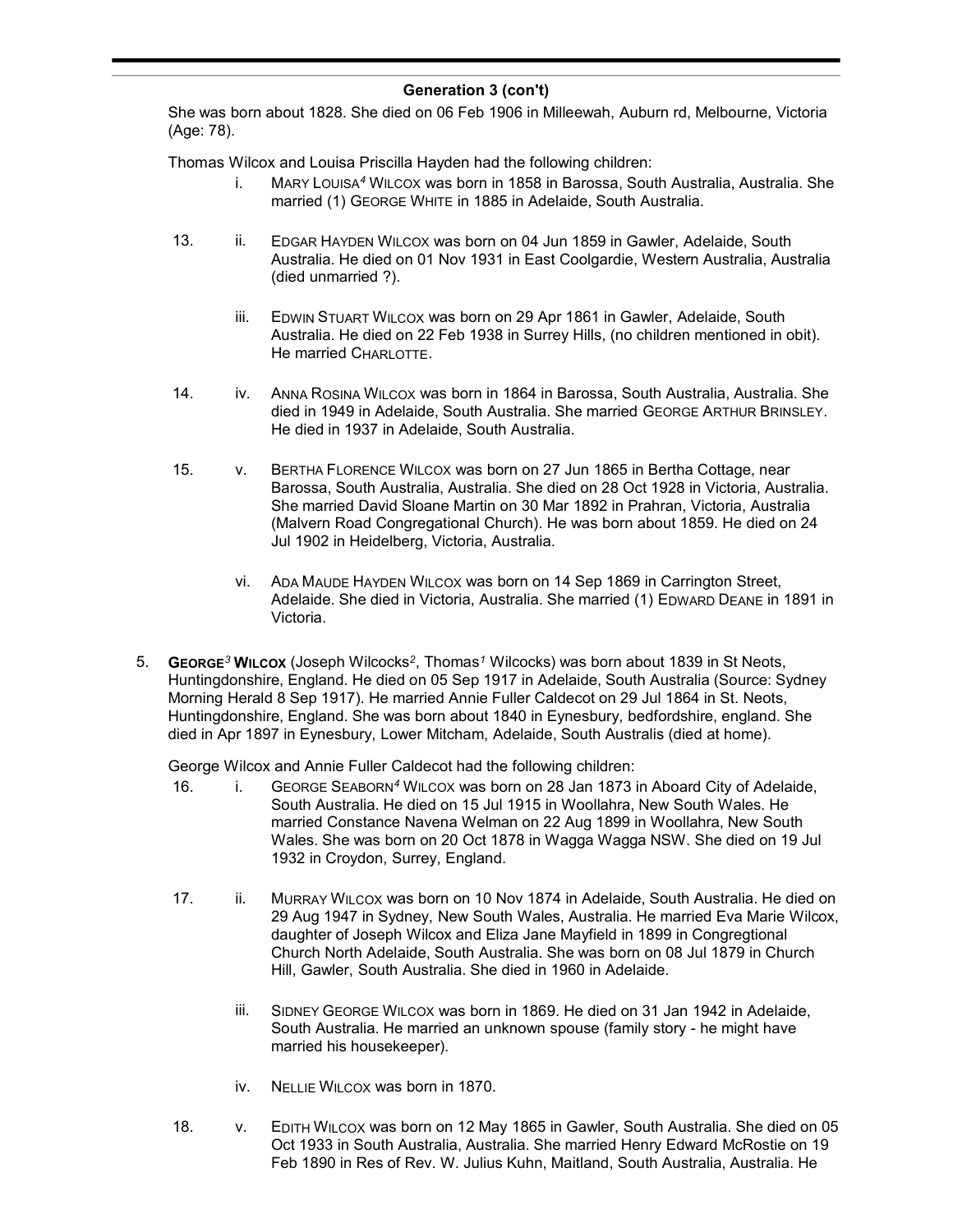was born on 23 Jun 1862 in Adelaide, South Australia, Australia. He died on 17 Jul 1940 in Mitcham, South Australia, Australia.

- vi. STILLBORN TWINS WILCOX.
- 6. EMERY<sup>3</sup> WILCOCKS (Joseph Wilcocks<sup>2</sup> Wilcox, Thomas<sup>1</sup>) was born about 1840 in St Neots, Huntingdonshire, England. He died before 1897. He married (1) CAROLINE ELIZABETH FAIREY in Jul 1863 in Huntingdonshire. She was born in Jul 1840 in St Neots, Huntingdonshire. She died in 1905 in Woollahara Sydney NSW Australia.

Notes for Emery Wilcocks:

Evening News NSW 1875 - "Emery Wilcox, 35, a commercial traveller, apprended this morning at 20 mins past 7 o'clock by Constable Day, was brought up for protection, as he was supposed to be of unsound mind.Drs. Egan and Daneey deposed to their having examined, and that they were of the opinion that he ws a lunatic. Their worships ordered that the prisoner should be taken to the Darlinghurst Lunatic receiving house for medical treatment.

The Sydney Morning Herald 1876 "Emery Wilcox was brought up on warrant charged by Caroline Wilcox, his wife; with having threatened that he would drag her throat out, and, being afraid, she prayed for

protection. He offered no real defence, but put several questions with a view to damage his wife's character, which signally failed, and elicited a stinging rebuke from the Bench when ordering him to enter into a recognisance

with sureties, to keep the peace six months."

Emery Wilcocks and Caroline Elizabeth Fairey had the following children:

- i. SAMUEL F<sup>4</sup> WILCOX was born in 1875 in Waterloo, New South Wales, Australia.
- ii. MARY WILCOX was born in 1872 in Glebe, Sydney, New South Wales, Australia. She died in 1875 in Sydney, New South Wales, Australia.
- iii. ELIZABETH A WILCOX was born in South Australia.
- iv. CLARA LOUISA WILCOX was born in 1868 in Barossa, South Australia, Australia.
- 19. v. EMILY SUSANNAH FAIREY WILCOX was born on 22 Jun 1864 in Barossa, South Australia, Australia. She died on 19 Aug 1926 in Australia. She married (1) ADAM FORSYTH in 1884 in Victoria Australia. He was born in Jan 1858 in Glencoe, South Australia, Australia. He died on 19 Aug 1926 in Moree, New South Wales, Australia.
	- vi. CAROLINE SARAH WILCOX was born in 1865 in Barossa, South Australia, Australia.
- 7. JosepH<sup>3</sup> WILCOX (Joseph Wilcocks<sup>2</sup>, Thomas<sup>1</sup> Wilcocks) was born on 12 May 1844 in St. Neots, Huntingdonshire, England (not confirmed General Registry Office unable to find record). He died on 19 Jul 1918 in Park View, Hackney Rd, Hackney, Adelaide, South Australia (died at home). He married (1) ELIZA JANE MAYFIELD, daughter of Shepherd Mayfield and Anna Buddle on 18 Sep 1878 in Stow Memorial Church, Adelaide, South Australia (Source: Family notices, South Australian Register,Friday 4 Oct 1878). She was born in Jul 1849 in Leamington, Warwick, Warwickshire, United Kingdom. She died on 24 Jun 1937 in Thorngate, Adelaide, South Australia.

Joseph Wilcox and Eliza Jane Mayfield had the following children:

20. i. EVA MARIE<sup>4</sup> WILCOX was born on 08 Jul 1879 in Church Hill, Gawler, South Australia. She died in 1960 in Adelaide. She married (1) MURRAY WILCOX, son of George Wilcox and Annie Fuller Caldecot in 1899 in Congregtional Church North Adelaide, South Australia. He was born on 10 Nov 1874 in Adelaide, South Australia. He died on 29 Aug 1947 in Sydney, New South Wales, Australia.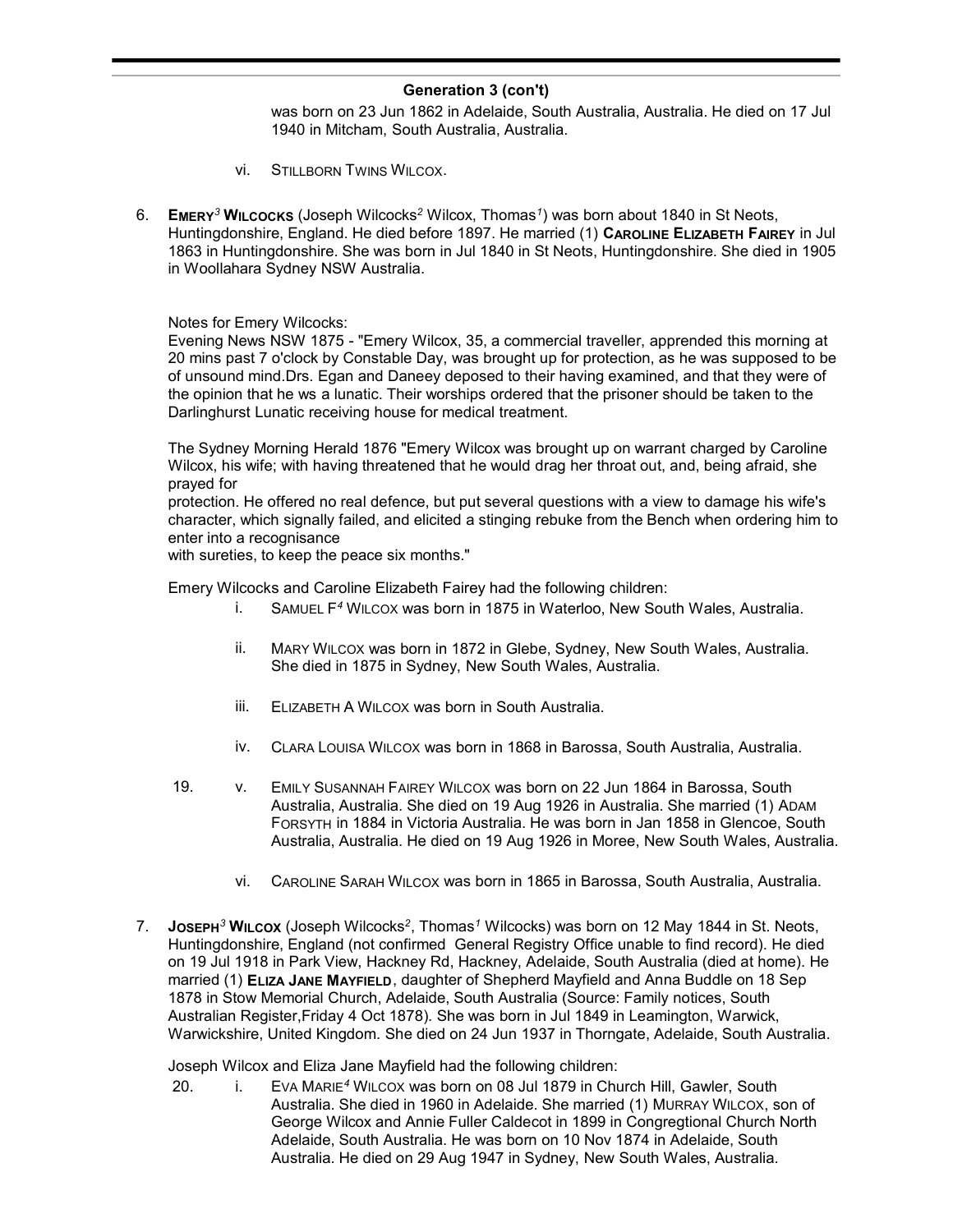- 21. ii. EDWIN ARTHUR WILCOX was born on 22 Feb 1881 in Gawler, South Australia. He died on 25 Dec 1964 in South Australia. He married JESSIE FULLER. She died in 1978.
	- iii. HAROLD JOSEPH WILCOX was born on 25 Jan 1883 in Gawler, South Australia. He died on 30 Oct 1888 in Church Hill, Gawler, South Australia (Diphtheria).
	- iv. HILDA ANNIE WILCOX was born in 1885 in Gawler, South Australia. She died in 1974 in Adelaide. She married Albert George Cresser on 13 Jan 1919 in Christ Church, North Adelaide, South Australia. He was born on 18 May 1873 in Swindon, Wiltshire, England. He died on 28 Aug 1939 in South Australia.
	- v. MYRA LOUISE ((MYMIE) WILCOX was born in 1887 in Gawler, South Australia. She died in 1966 in South Australia. She married (1) FREDERICK NEIGHBOUR SIMPSON on 09 Apr 1910 in Brougham Place Church, North Adelaide. He was born in 1877 in Kent Town, South Australia. He died in 1954 in South Australia.
	- vi. KENNETH SHEPHARD WILCOX was born on 15 Jan 1889 in Gawler, South Australia. He died on 08 Apr 1953 in South Australia. He married MAVIS HORN WELLSMAN. She was born on 30 Jun 1900 in Hindmarsh, South Australia, Australia. She died on 09 Jul 1981 in Adelaide.
- 22. vii. DOROTHY MAUD (DOLL)(MARDI) WILCOX was born on 16 Nov 1890 in North Adelaide, South Australia. She died on 13 Oct 1968 in Osmond Tce,Norwood, South Australia. She married (1) FRANCIS CARLISLE STEVENS on 07 Oct 1914 in Conregational Church North Adelaide, South Australia. He was born on 30 Jun 1884 in Kensington Terrace, Kensington, South Australia. He died on 11 Feb 1957 in South Australia.
- 23. viii. MARJORIE ELIZA WILCOX was born on 06 Oct 1894 in North Adelaide, South Australia. She died on 19 Jan 1982 in South Australia. She married (1) ROBERT SHANNON DAVEY on 19 Jan 1921 in North Adelaide, South Australia. He was born on 26 Mar 1892 in St Peters, South Australia. He died on 04 Aug 1958 in South Australia.
- 8. John<sup>3</sup> WiLcox (Joseph Wilcocks<sup>2</sup>, Thomas<sup>1</sup> Wilcocks) was born about 1846 in St Neots, Huntingdonshire, England. He died in Mar 1928 in Islington, Greater London, England. He married Mary Anne Readman on 22 Jan 1878 in Marston Moretaine,Bedford,England. She was born about 1850 in Marston, Bedfordshire, England. She died between 1901-Apr 1911 in Islington, Greater London, England.

John Wilcox and Mary Anne Readman had the following children:

- i. GEORGE ALEXANDER<sup>4</sup> WILCOX was born in Oct 1885 in St Neots, Huntingdonshire, England.
- ii. FRANCIS JOHN WILCOX was born in Jan 1882 in St Neots, Huntingdonshire, England.
- iii. REGINALD READMAN WILCOX was born in Jan 1880 in St Neots, Huntingdon, England. He died on 04 Sep 1966 in Exeter. He married Sylvia Mary Wilcox on 21 Apr 1917 in Holy Trinity, Marylebone Road, England. She was born about 1894.
- iv. WILCOX.
- 9. HENRY<sup>3</sup> WILCOX (Joseph Wilcocks<sup>2</sup>, Thomas<sup>1</sup> Wilcocks) was born about 1852 in St Neots, Huntingdonshire, England. He died on 07 Oct 1923 in Devon, England (Died at The Manor,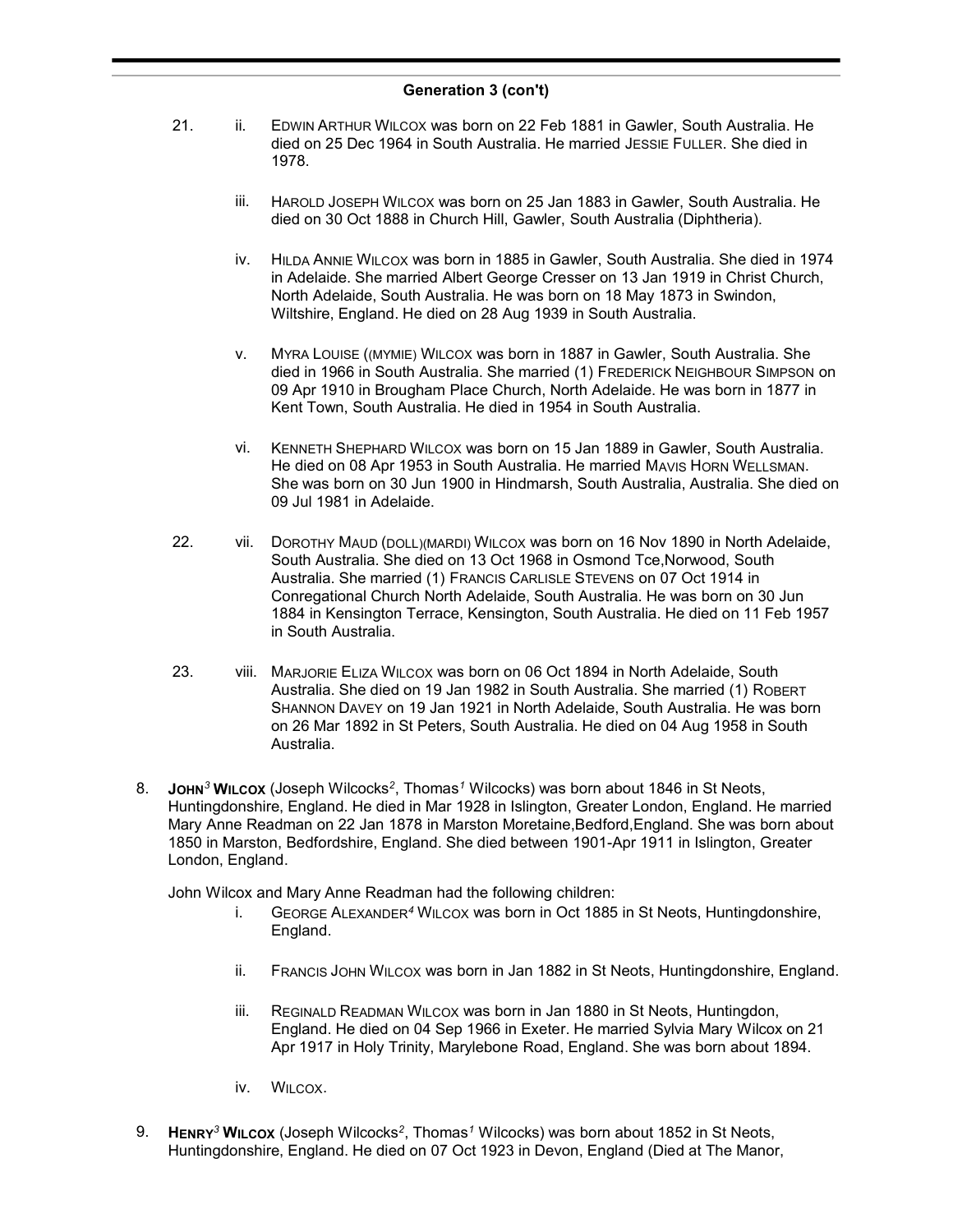Southmilton near Kingsbridge. Previously of East Portlemouth, Salcombe). He married Edith M Crowley in 1882. She was born about 1857 in Holloway, London, England.

Henry Wilcox and Edith M Crowley had the following children:

- i. SYLVIA MARY<sup>4</sup> WILCOX was born in Jul 1893 in Hartley Wintney, Hampshire, United Kingdom.
- ii. STANLEY MURRAY WILCOX was born in Jan 1889 in Woolwich, London, United Kingdom. He died in Jun 1977 in Bristol, Avon, England.
- iii. PHYLLIS EDITH WILCOX was born in Jan 1898 in Hartley Wintney, Hampshire, United Kingdom.
- 10. FANNY<sup>3</sup> WILCOX (Joseph Wilcocks<sup>2</sup>, Thomas<sup>1</sup> Wilcocks) was born in Apr 1853 in St Neots, Huntingdonshire, England. She died in Jun 1935 in Bedford, Bedfordshire, England. She married (1) SAMUEL GIBSON SHILSON on 01 Sep 1888 in St. Neots, Huntingdonshire, England. He was born in 1861 in Banbury, Oxfordshire, England. He died on 07 May 1934 in Oxfordshire, England (Age: 72).

Samuel Gibson Shilson and Fanny Wilcox had the following children:

- 24. i. MARGARET MARY<sup>4</sup> SHILSON was born about 1894 in Chipping Norton, Oxfordshire, England. She died after 1970. She married JULIUS D<sup>E</sup> GORREQUER DELMAGE. He was born on 18 Nov 1884 in Portsea Island, Hampshire. He died on 17 Nov 1948 in Mombasa, Kenya.
	- ii. JOSEPH WILLIAM SHILSON was born on 18 May 1889 in Chipping Norton, Oxfordshire, United Kingdom. He died on 05 Jan 1970 in Chipping Norton, Oxfordshire, England (Age: 81). He married JOYCE MARGARET HAINES. She was born on 21 Mar 1897. She died on 04 Oct 1984 in Pershore, Worcestershire, England. He married (2) ELIZABETH MAUD MARY BUBB on 09 Oct 1915 in Coln St Dennis, Gloucestershire. She was born in 1896 in Ledbury, Glos, England. She died on 17 Apr 1954 in Oxfordshire, England.
	- iii. DONALD SHILSON was born in 1892 in Chipping Norton, Oxfordshire, England. He died in 1914 in Chipping Norton, Oxfordshire, England.
	- iv. PHILLIP SHILSON was born in 1890 in Chipping Norton, Oxfordshire, England. He died in 1950 in Middlesex South, England.
- 11. ERNEST<sup>3</sup> WILCOX (Joseph Wilcocks<sup>2</sup>, Thomas<sup>1</sup> Wilcocks) was born in Apr 1857 in St Neots, Huntingdonshire, England. He died on 14 Aug 1922 in Bristol, Gloucestershire, England (Age at Death: 65). He married Elizabeth Mary Annie (Minnie) Hustler on 08 Dec 1885 in St Michael's Square, Pembroke. She was born about 1859 in Norton, Bury St. Edmunds, Suffolk, England. She died on 19 Mar 1929 in Bournemouth, Dorset, England (Age: 70).

Ernest Wilcox and Elizabeth Mary Annie (Minnie) Hustler had the following children:

- i. ENID DOROTHY<sup>4</sup> WILCOX was born about 1887 in Charlbury, Oxfordshire, England.
- ii. ERNEST A WILCOX was born about 1888 in Charlbury, Oxfordshire, England.
- iii. NANCYE D. WILCOX was born on 19 Apr 1890 in Pembrokeshire, Wales. She married (1) PATRICK FRANCIS SHAW STEWART on 19 Apr 1928 in Croydon, St John, Surrey, England. He was born on 13 Feb 1872 in Inverkip,Renfrew,Scotland. He died on 15 Jun 1952 in Devonshire, England. She married an unknown spouse in Dec 1919 in St George Hanover Square, London.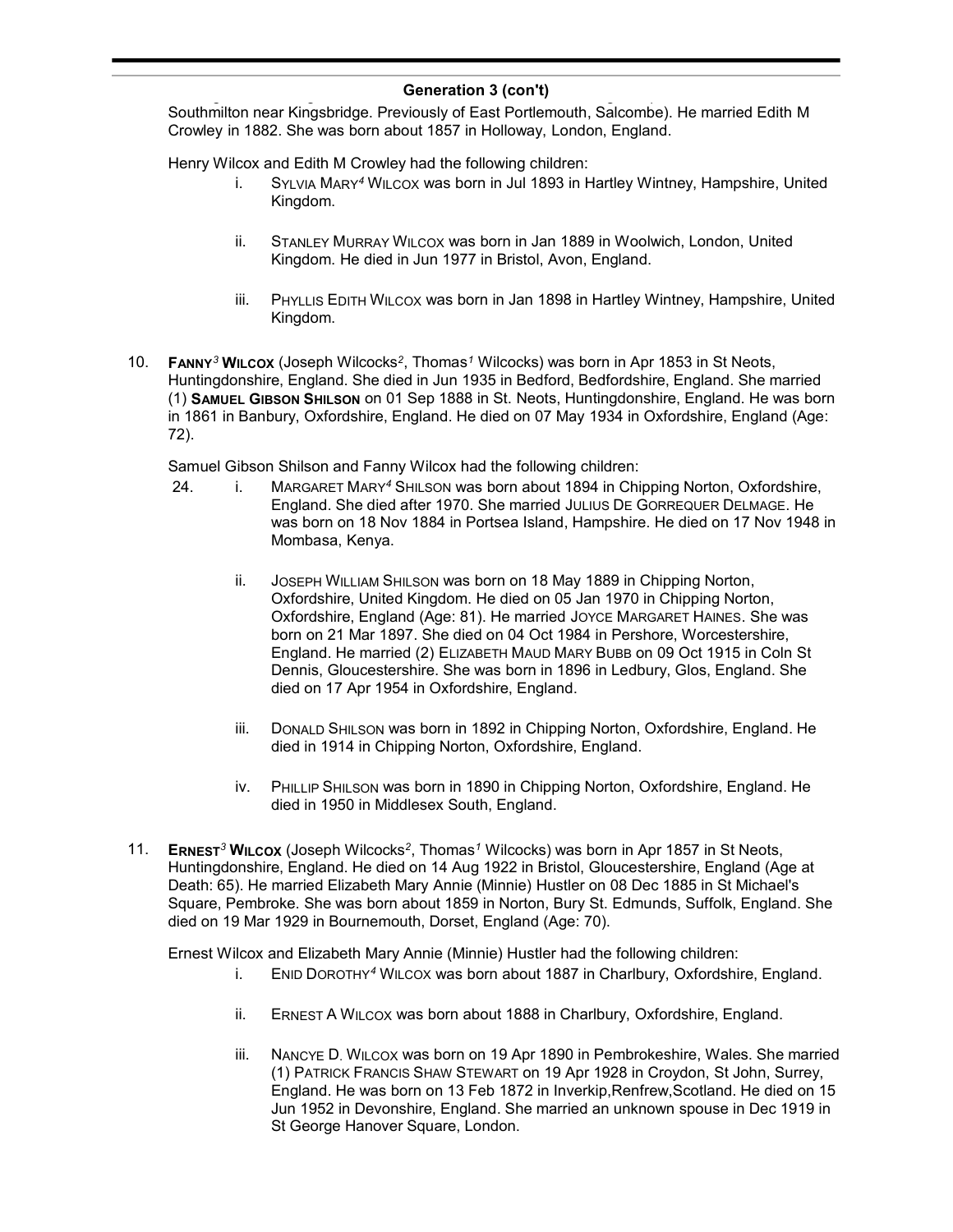- iv. NANCY PRIMROSE WILCOX was born about 1891 in Pembroke, South Wales.
- v. MARCUS AUBREY WILCOX was born about 1899 in Ashburton, Devon, England.
- 12. JOHN LOUGH<sup>3</sup> BUSHELL (Mary<sup>2</sup> Wilcocks, Thomas<sup>1</sup> Wilcocks) was born on 1841 or 1846 in Leighton Buzzd, Bedfordshire, England. He died on 18 May 1911 in Heath and Reach, Bedfordshire, England (Age: 65). He married Harriette Claridge Eden on 26 Sep 1877 in St John's Wood St Mark, England. She was born in Oct 1850 in Great Missenden, Buckinghamshire, England. She died on 15 Aug 1921 in Leighton Buzzard, Bedfordshire, England (Age: 71).

John Lough Bushell and Harriette Claridge Eden had the following child:

25. i. JOHN ERIC EADEN<sup>4</sup> BUSHELL was born in Apr 1888 in Leighton Buzzard, Bedfordshire. He died in Sep 1963 in Hailsham, Sussex, England. He married Joan Lucetta Bottomley in 1909. She was born in Jul 1883 in West Ham, Essex. She died on 23 Nov 1958 in St Charles Hospital, Kensington, London, England.

#### Generation 4

13. EDGAR HAYDEN<sup>4</sup> WILCOX (Thomas<sup>3</sup>, Joseph Wilcocks<sup>2</sup>, Thomas<sup>1</sup> Wilcocks) was born on 04 Jun 1859 in Gawler, Adelaide, South Australia. He died on 01 Nov 1931 in East Coolgardie, Western Australia, Australia (died unmarried ?).

Edgar Hayden Wilcox had the following child:

- i.  $E F<sup>5</sup> WILCOX was born in 1906 in Victoria, Australia, He died in Western Australia,$ Australia.
- 14. Anna Rosina<sup>4</sup> Wilcox (Thomas<sup>3</sup>, Joseph Wilcocks<sup>2</sup>, Thomas<sup>1</sup> Wilcocks) was born in 1864 in Barossa, South Australia, Australia. She died in 1949 in Adelaide, South Australia. She married GEORGE ARTHUR BRINSLEY. He died in 1937 in Adelaide, South Australia.

George Arthur Brinsley and Anna Rosina Wilcox had the following children:

- i. GEORGE HUTTON<sup>5</sup> BRINSLEY was born on 19 Sep 1894 in Brooklyn Park, South Australia. He died on 26 Jul 1951 in South Australia. He married EILEEN FRANCIS MACROW. She was born in 1900 in Malvern, Victoria. She died in 1985 in Shoreham, Victoria.
- ii. ELSIE MAUD BRINSLEY was born on 05 Mar 1887 in Brooklyn Park, South Australia. She died in 1968 in Norwood, South Australia, Australia. She married (1) ARTHUR NORRIS BAILEY in 1911 in Adelaide, South Australia. He died on 23 Apr 1969 in Norwood, South Australia, Australia.
- iii. DORIS ANNE HAYDEN BRINSLEY was born on 18 Sep 1892 in Brooklyn Park, South Australia. She died on 17 Jun 1968 in South Australia.
- iv. KATHLEEN CONSTANCE ROSE BRINSLEY was born on 21 Sep 1896 in Brooklyn Park, South Australia. She married GEORGE RUPERT PROSSER.
- v. HAROLD WILCOX BRINSLEY was born on 22 Aug 1902 in Brooklyn Park, South Australia. He died on 06 Sep 1902 in Brooklyn Park, South Australia.
- 15. BERTHA FLORENCE<sup>4</sup> WILCOX (Thomas<sup>3</sup>, Joseph Wilcocks<sup>2</sup>, Thomas<sup>1</sup> Wilcocks) was born on 27 Jun 1865 in Bertha Cottage, near Barossa, South Australia, Australia. She died on 28 Oct 1928 in Victoria, Australia. She married David Sloane Martin on 30 Mar 1892 in Prahran, Victoria, Australia (Malvern Road Congregational Church). He was born about 1859. He died on 24 Jul 1902 in Heidelberg, Victoria, Australia.

David Sloane Martin and Bertha Florence Wilcox had the following children: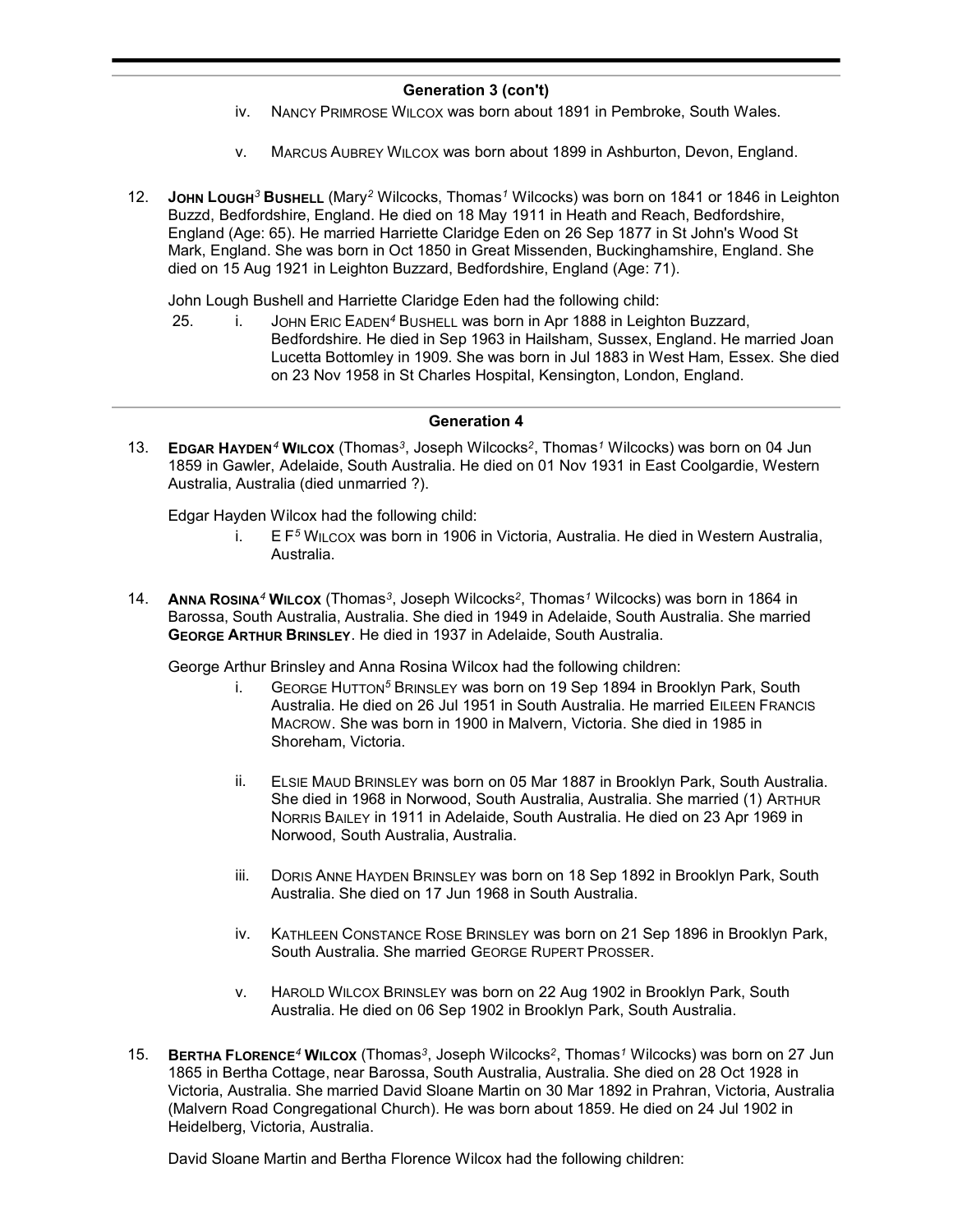- i. DOREEN HAYDEN<sup>5</sup> WILLBY was born in 1896 in Ballieston, Victoria. She died in 1978 in Cambrian Hill, Victoria.
- ii. HARRY SLOANE MARTIN was born in 1892 in Hobart, Tasmania. He married Violet Bessie Anderson on 24 Nov 1923 in Canterbury, Victoria.. She was born in 1894 in Ascot Vale, Victoria, Australia. She died in 1960 in Mount Albert, Victoria, Australia.
- 16. GEORGE SEABORN<sup>4</sup> WILCOX (George<sup>3</sup>, Joseph Wilcocks<sup>2</sup>, Thomas<sup>1</sup> Wilcocks) was born on 28 Jan 1873 in Aboard City of Adelaide, South Australia. He died on 15 Jul 1915 in Woollahra, New South Wales. He married Constance Navena Welman on 22 Aug 1899 in Woollahra, New South Wales. She was born on 20 Oct 1878 in Wagga Wagga NSW. She died on 19 Jul 1932 in Croydon, Surrey, England.

George Seaborn Wilcox and Constance Navena Welman had the following children:

- i. ALAN GEORGE<sup>5</sup> WILCOX was born on 14 Aug 1903 in Sydney NSW. He died on 17 Apr 1985 in Killara, NSW, Australia. He married Doreen Alice (Molly) Hartland on 19 Nov 1929 in Sydney NSW. She was born in 1907 in Mosman, New South Wales, Australia. She died on 18 Dec 1983 in Killara, NSW, Australia.
- ii. JACK SEABORN WILCOX was born on 15 May 1911 in Sydney, New South Wales, Australia. He died on 10 Aug 1966 in Sydney, New South Wales, Australia. He married Edith Elizabeth Lomas Norton on 06 Mar 1932. She was born on 25 Aug 1910 in Quirindi NSW. She died on \_\_\_\_\_\_ in VIC, Australia.
- iii. JEAN MARTHA WILCOX was born on 15 Jun 1909 in New South Wales. She died on in Bury St edmunds, Suffolk, England. She married Rodney Thornton Gardner on 11 Oct 1930 in All Saints, Warlingham, Surrey, England. He was born on 29 Aug 1907 in Barnet, Middlesex, England. He died in Dec 1980 in Newmarket, Cambridgeshire, England.
- iv. RITA I WILCOX was born on 15 Aug 1900 in Darling Point, New South Wales, Australia. She died on 28 Jun 1992 in Wentworth Falls, New South Wales, Australia. She married Hilton Lewis Howarth in 1928 in Carcoar, , New South Wales, Australia. He was born in 1900 in Carcoar, , New South Wales, Australia. He died in 1973 in Katoomba, , New South Wales, Australia.
- v. VERA ELSIE WILCOX was born on 02 Jun 1905 in Sydney NSW. She died on 07 Mar 1984 in Sydney, New South Wales, Australia. She married DUDLEY BEREFORD LEWINGTON on 10 Mar 1930 in DARLING POINT. He was born on 03 Apr 1900. He died on 03 Oct 1971.
- 17. Murray<sup>4</sup> Wilcox (George<sup>3</sup>, Joseph Wilcocks<sup>2</sup>, Thomas<sup>1</sup> Wilcocks) was born on 10 Nov 1874 in Adelaide, South Australia. He died on 29 Aug 1947 in Sydney, New South Wales, Australia. He married Eva Marie Wilcox, daughter of Joseph Wilcox and Eliza Jane Mayfield in 1899 in Congregtional Church North Adelaide, South Australia. She was born on 08 Jul 1879 in Church Hill, Gawler, South Australia. She died in 1960 in Adelaide.

Murray Wilcox and Eva Marie Wilcox had the following children:

- i. JESSIE ANNIE (KITTY)<sup>5</sup> WILCOX was born in 1904. She married EDGAR BOOTH.
- ii. ROBERT MURRAY WILCOX was born in 1901 in Woollahara Sydney NSW Australia. He died on 09 Apr 1964 in Molong NSW Australia. He married (1) MARION EICH FRANCOTTE on 19th July 1933. She was born on 21 Jun 1909 in Prahan Melbourne Victoria Australia. She died on 15 Jul 1993 in Barham NSW Australia. He married ELIZABETH MAY WRIGHT.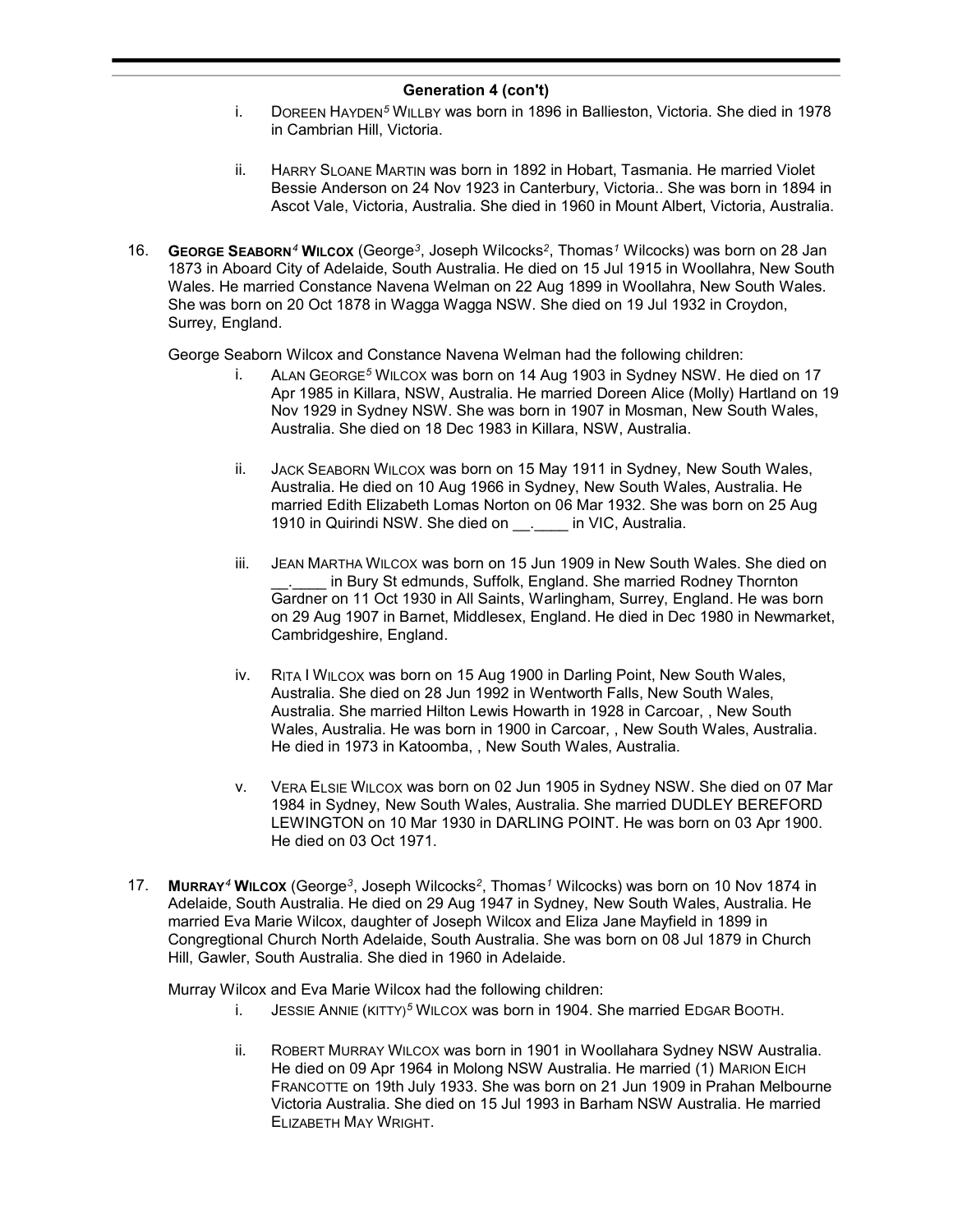18. EDITH<sup>4</sup> WILCOX (George<sup>3</sup>, Joseph Wilcocks<sup>2</sup>, Thomas<sup>1</sup> Wilcocks) was born on 12 May 1865 in Gawler, South Australia. She died on 05 Oct 1933 in South Australia, Australia. She married Henry Edward McRostie on 19 Feb 1890 in Res of Rev. W. Julius Kuhn, Maitland, South Australia, Australia. He was born on 23 Jun 1862 in Adelaide, South Australia, Australia. He died on 17 Jul 1940 in Mitcham, South Australia, Australia.

Henry Edward McRostie and Edith Wilcox had the following children:

- i. HILDA WILCOX<sup>5</sup> MCROSTIE was born on 17 Dec 1890 in Malvern, South Australia. She died on 04 Jul 1967 in Unley Park, South Australia, Australia. She married Havelock Malcolm CHARLICK on 15 Dec 1915 in Glencoe East, South Australia, Australia. He was born on 05 Jun 1891 in Malvern, South Australia, Australia. He died in Jun 1976 in Unley Park, South Australia, Australia.
- ii. STANLEY WILCOX MCROSTIE was born on 11 Nov 1892 in Malvern, South Australia. He died on 09 Jun 1964 in Mount Gambier, South Australia, Australia. He married Clare Abbott Holloway on 10 Jun 1919 in Res of Thomas Holloway,'Fern Hill',South Australia,Australia. She was born on 19 Feb 1894 in Mt Gambier,South Australia,Australia. She died in 1964 in South Australia.
- iii. BRUCE WILCOX MCROSTIE was born about 1895. He died in 1995 in Adelaide, South Australia.
- 19. EMILY SUSANNAH FAIREY<sup>4</sup> WILCOX (Emery<sup>3</sup> Wilcocks, Joseph Wilcocks<sup>2</sup>, Thomas<sup>1</sup> Wilcocks) was born on 22 Jun 1864 in Barossa, South Australia, Australia. She died on 19 Aug 1926 in Australia. She married (1) ADAM FORSYTH in 1884 in Victoria Australia. He was born in Jan 1858 in Glencoe, South Australia, Australia. He died on 19 Aug 1926 in Moree, New South Wales, Australia.

Adam Forsyth and Emily Susannah Fairey Wilcox had the following children:

- i. ?<sup>5</sup> FORSYTH was born in 1896 in Cooma, New South Wales, Australia.
- ii. KEITH HAMILTON FORSYTH was born on 11 Oct 1891 in Cooma, New South Wales, Australia. He died on 24 Jun 1964 in Newcastle, New South Wales, Australia. He married Enid Gladys Smith in 1919. She was born on 30 Oct 1890 in Windsor, New South Wales, Australia. She died on 27 Apr 1978 in Mansfield.
- iii. ADAM KELVIN FORSYTH was born in 1899 in Goulburn, New South Wales, Australia. He married Florence Alice Maud Gibbins in 1925 in Sydney, New South Wales, Australia. She was born in 1900 in Waverley, New South Wales, Australia. She died in 1978.
- iv. WILLIAM STANLEY FORSYTH was born on 05 Jul 1888 in Cooma, New South Wales, Australia. He died on 20 Aug 1966 in Armidale, New South Wales. He married Edna Alice Lark about 1914 in Sydney, NSW. She was born on 17 May 1893 in Sydney, NSW. She died on 16 Jan 1965 in Armidale, New South Wales.
- v. NIGEL ROY FORSYTH was born on 08 Sep 1893 in Cooma, New South Wales, Australia. He died in 1939 in Randwick, New South Wales. He married MARJORIE CROZIER. She was born on 27 Sep 1893.
- vi. CAROLINE ELIZABETH FAIREY FORSYTH was born on 27 Nov 1885 in Bomballa Street, Cooma, NSW. She died on 24 Mar 1886.
- 20. Eva Marie<sup>4</sup> Wilcox (Joseph<sup>3</sup>, Joseph Wilcocks<sup>2</sup>, Thomas<sup>1</sup> Wilcocks) was born on 08 Jul 1879 in Church Hill, Gawler, South Australia. She died in 1960 in Adelaide. She married (1) MURRAY WILCOX, son of George Wilcox and Annie Fuller Caldecot in 1899 in Congregtional Church North Adelaide, South Australia. He was born on 10 Nov 1874 in Adelaide, South Australia. He died on 29 Aug 1947 in Sydney, New South Wales, Australia.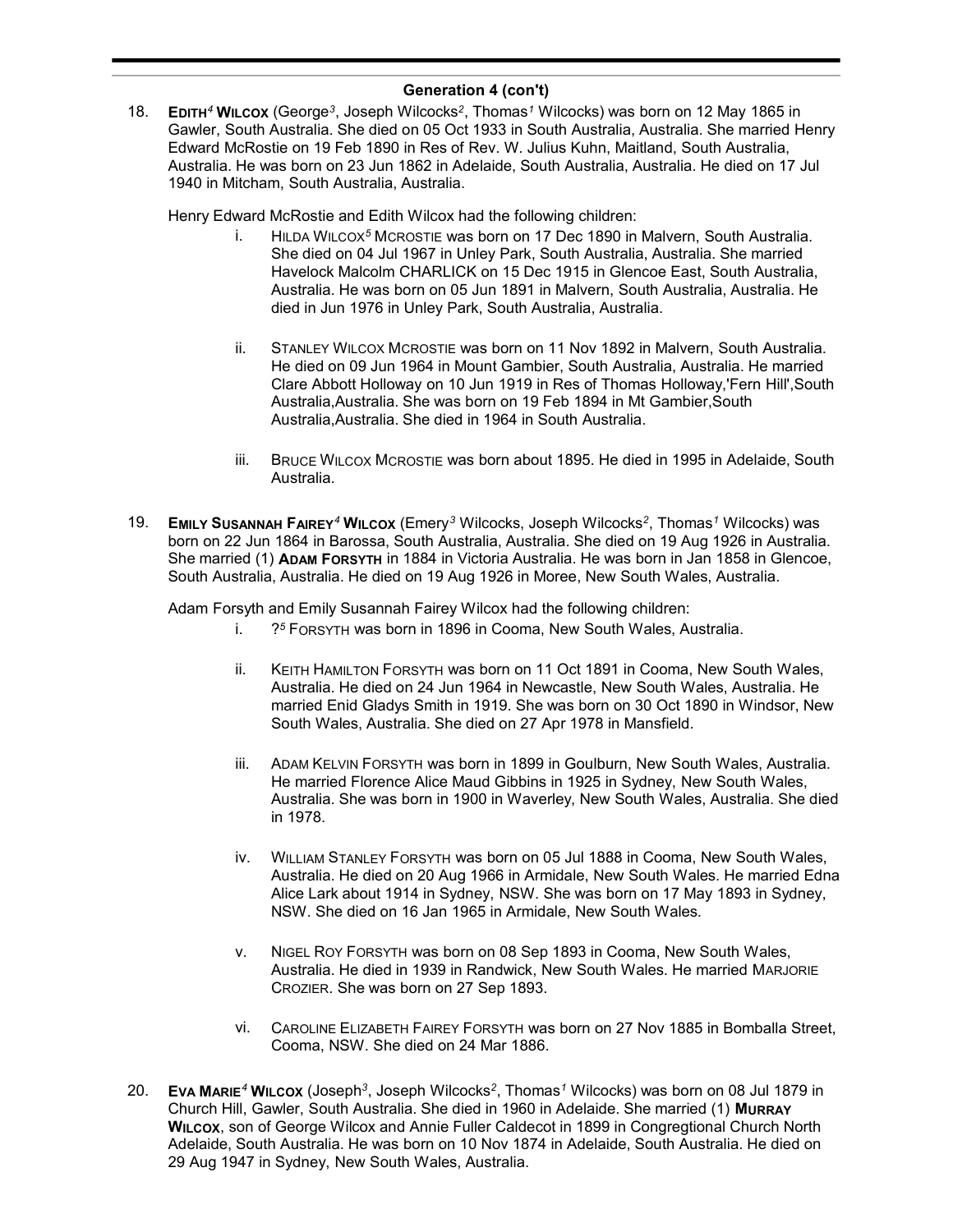Murray Wilcox and Eva Marie Wilcox had the following children:

- i. JESSIE ANNIE (KITTY)<sup>5</sup> WILCOX was born in 1904. She married EDGAR BOOTH.
- ii. ROBERT MURRAY WILCOX was born in 1901 in Woollahara Sydney NSW Australia. He died on 09 Apr 1964 in Molong NSW Australia. He married (1) MARION EICH FRANCOTTE on 19th July 1933. She was born on 21 Jun 1909 in Prahan Melbourne Victoria Australia. She died on 15 Jul 1993 in Barham NSW Australia. He married ELIZABETH MAY WRIGHT.
- 21. EDWIN ARTHUR<sup>4</sup> WILCOX (Joseph<sup>3</sup>, Joseph Wilcocks<sup>2</sup>, Thomas<sup>1</sup> Wilcocks) was born on 22 Feb 1881 in Gawler, South Australia. He died on 25 Dec 1964 in South Australia. He married JESSIE FULLER. She died in 1978.

Edwin Arthur Wilcox and Jessie Fuller had the following children:

- i. DAVID JOSPEH<sup>5</sup> WILCOX was born in 1928 in Adelaide, South Australia, Australia. He died in 1998 in Adelaide, South Australia.
- ii. NATALIE MARY WILCOX was born in 1924 in Norwood, South Australia, Australia. She married Bob Yeoward on 27 Apr 1949 in Adelaide, South Australia.
- 22. Dокотн $Y$  Маџр (ро $LI$ )(Макрі)<sup>4</sup> WiLcox (Joseph<sup>3</sup>, Joseph Wilcocks<sup>2</sup>, Thomas<sup>1</sup> Wilcocks) was born on 16 Nov 1890 in North Adelaide, South Australia. She died on 13 Oct 1968 in Osmond Tce,Norwood, South Australia. She married (1) FRANCIS CARLISLE STEVENS on 07 Oct 1914 in Conregational Church North Adelaide, South Australia. He was born on 30 Jun 1884 in Kensington Terrace, Kensington, South Australia. He died on 11 Feb 1957 in South Australia.

Francis Carlisle Stevens and Dorothy Maud (Doll)(Mardi) Wilcox had the following children:

- i. MARJORIE CARLISLE<sup>5</sup> STEVENS was born on 28 Jul 1917 in Adelaide. She died on 28 Apr 2009 in Adelaide. She married ELLIS HOWARD (DICK) BURGESS. He was born in 1916 in Adelaide, South Australia, Australia. He died on 03 Aug 1989 in Adelaide, South Australia, Australia.
- ii. MARY CARLISLE STEVENS was born on 27 Nov 1923 in Adelaide, South Australia, Australia. She died on 04 Oct 2014 in Adelaide, South Australia, Australia. She married William Tom Bathurst Wildash on 19 Jul 1947 in Clayton Congregational Church, Norwood, Adelaide, South Australia. He was born on 30 Mar 1921 in Adelaide. He died on 05 Sep 1977 in Adelaide, South Australia.
- iii. (JOE) JOSEPH WILCOX CARLISLE STEVENS was born in Feb 1920 in Adelaide. He married PATRICIA LYNCH. She was born in 1915.
- iv. WILLIAM CARLISLE STEVENS was born on 27 Jul 1916 in Adelaide. He died on 03 Apr 2008 in Adelaide, South Australia. He married Joan Kay on 26 Oct 1940 in St Peters College Chapel, Adelaide (Wedding group at SL Peter's College chapeL. L. to B.-Sergt. Ellis Howard Burgess (groomsman). Miss Mary Stevens (bridesmaid). Sergt. William Carlisle Stevens and Mrs. W. C. Stevens (formerly Miss Joan Kay). Miss Marjorie Stevens (brides maid). Lieut). She was born on ????1916. She died on 17 Apr 1998 in ADELAIDE SOUTH AUSTRALIA AUSTRALIA.
- 23. MarJorie ELiza<sup>4</sup> Wilcox (Joseph<sup>3</sup>, Joseph Wilcocks<sup>2</sup>, Thomas<sup>1</sup> Wilcocks) was born on 06 Oct 1894 in North Adelaide, South Australia. She died on 19 Jan 1982 in South Australia. She married (1) ROBERT SHANNON DAVEY on 19 Jan 1921 in North Adelaide, South Australia. He was born on 26 Mar 1892 in St Peters, South Australia. He died on 04 Aug 1958 in South Australia.

Robert Shannon Davey and Marjorie Eliza Wilcox had the following children:

i. TONY<sup>5</sup> DAVEY.